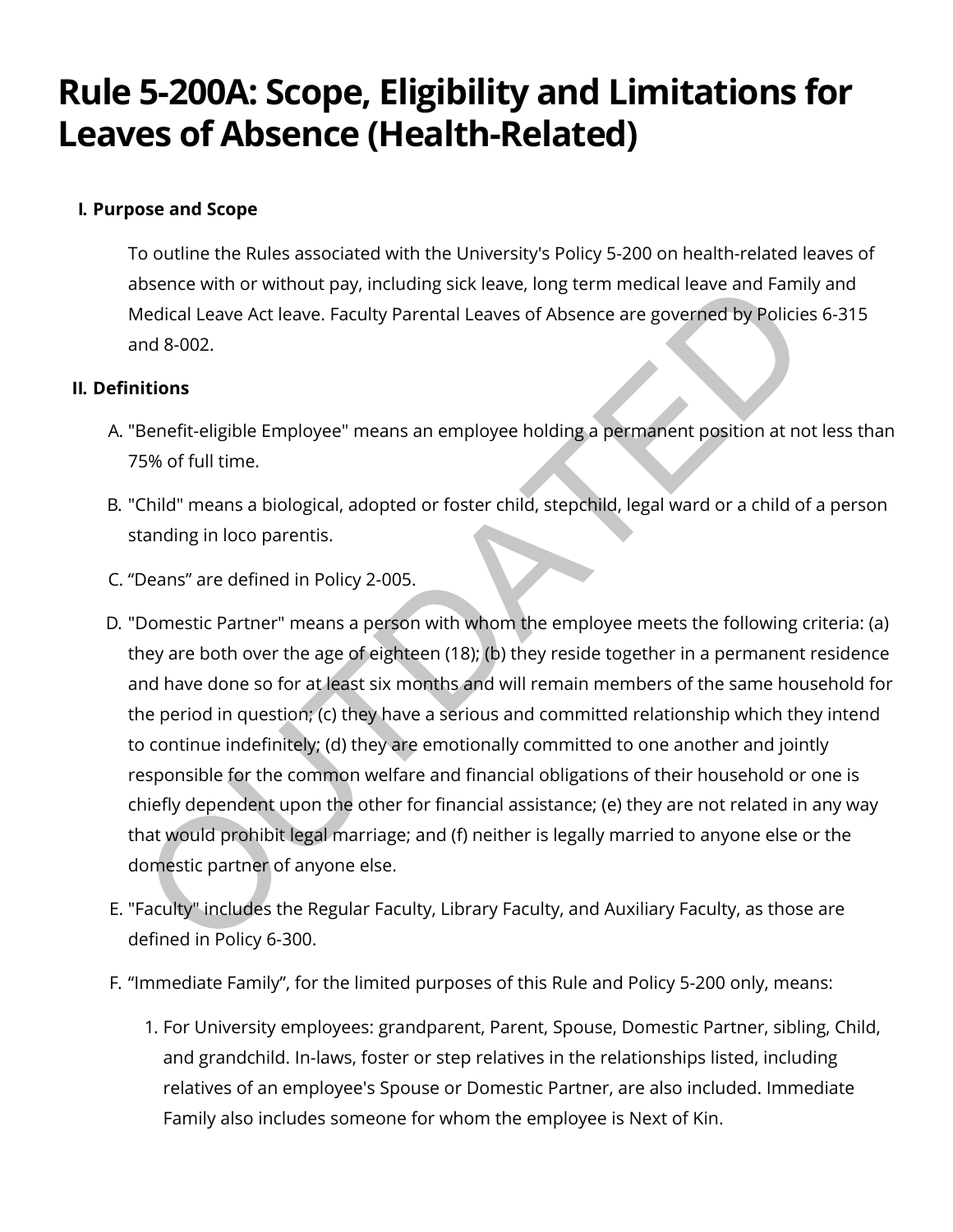- 2. For University of Utah Hospitals and Clinics (UUHC) employees: Spouse, Domestic Partner, Parent, and Child who is either under the age of eighteen or over the age of eighteen and incapable of self-care on a daily basis because of a mental or physical disability that substantially limits one or more major life activities.
- G. "Next of Kin" is defined as the closest living relative.
- H. "Non-Faculty Academic Employees" -, as is defined in Policy 5-100, Comprising Academic Staff, Educational Trainees, Postdoctoral Fellows, and Medical Housestaff (as each of those categories is defined in Policy 6-309).
- I. "Parent" means a biological parent or an individual who performed all parental duties in lieu of a biological parent. "Responsible Officer" means the cognizant department chairperson, principal investigator, director, dean or University officer with a direct supervisory reporting relationship to the employee. ategories is defined in Policy 6-309).<br>
Parent" means a biological parent or an individual who performed all parental dutif<br>
a biological parent. "Responsible Officer" means the cognizant department chair<br>
principal invest
- J. "Senior Administrative Officers" includes the University President, Vice Presidents, and other senior administrative officers of the University. See Policy 5-308, Benefits Eligibility Chart, for a list of positions.
- K. "Serious Health Condition" means an illness, injury, impairment, or physical or mental condition as defined in the Family and Medical Leave Act.
- L. "Spouse" means a husband or wife as defined or recognized under Utah law for purposes of marriage in Utah.
- M. "Staff" or "Staff Member" is defined in Policy 5-001.

## III. Rule

- A. Sick Leave (Leave With Pay)
	- 1. General Sick leave is a bene㿯t which provides payments in lieu of compensation to Benefit-eligible Employees who are unable to perform the functions of their position because of an illness, injury, or Serious Health Condition or because they are needed to care for an Immediate Family Member with an illness, injury, or Serious Health Condition. In general, employees should arrange routine health care appointments during nonworking hours; however, in cases where these appointments must take place during regular working hours, employees should try to schedule appointments at times that minimize disruption of work-place productivity. Non-exempt employees may charge the time used for these appointments to sick leave. Whenever possible, supervisors should be notified of such appointments at least 48 hours in advance. In addition, eligible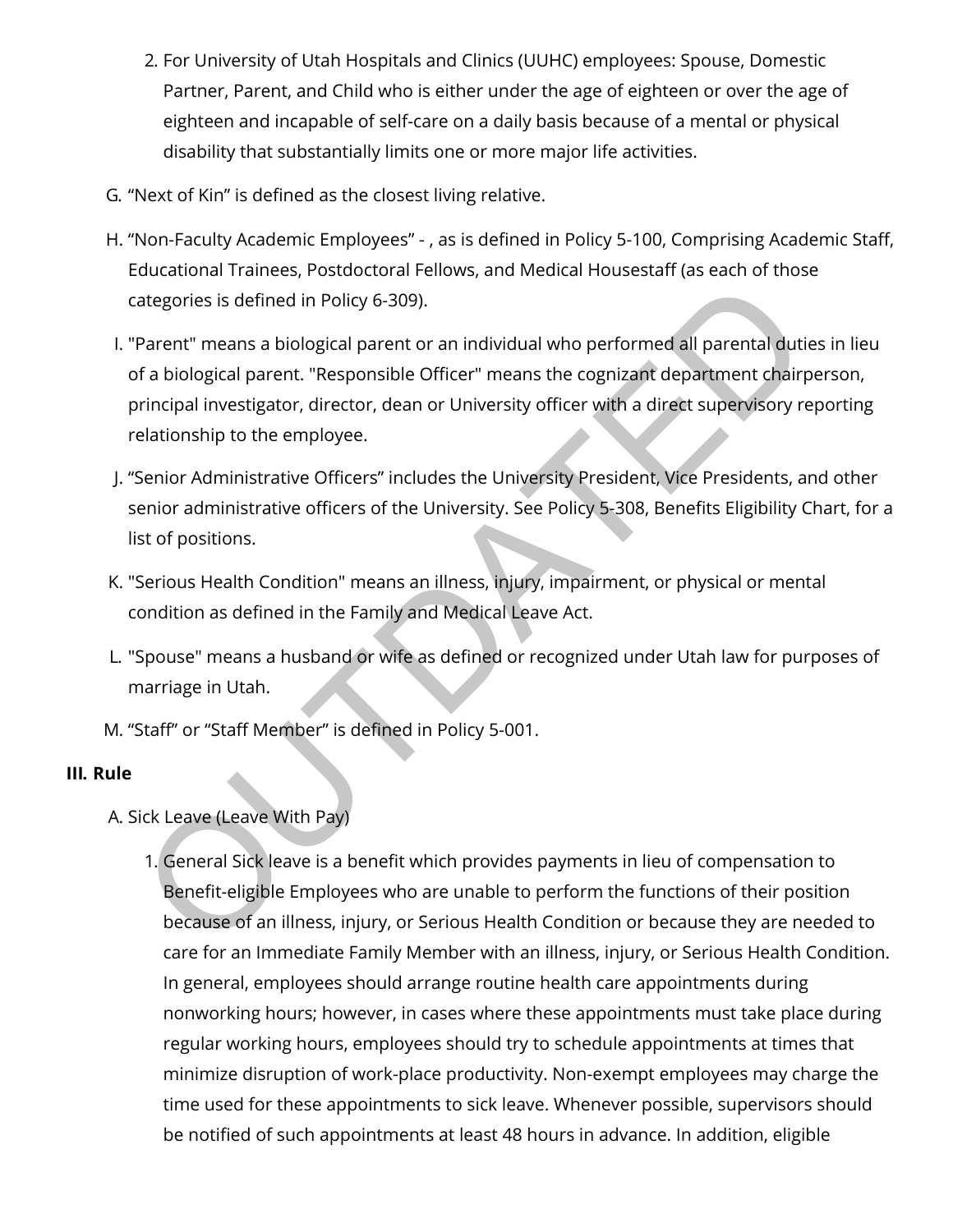employees may use sick leave for Family and Medical Leave Act (FMLA) leave as provided under Section B below.

- 2. Eligibility and Accrual
	- a. Benefit-eligible Employees holding positions at 1.0 FTE accumulate sick leave at the rate of eight hours (one day) for each month of continuous service to a maximum accrual of 1040 hours (130 days). Benefit-eligible Employees holding positions at .75 FTE or more but less than 1.0 FTE accumulate sick leave on a prorated basis.
	- b. Benefit-eligible Employees on an appointment for less than twelve months will be regarded as in the continuous service of the University only during the period covered by that appointment, regardless of the fact that compensation is paid over a longer (e.g., twelve-month) period.
- 3. Use of Sick Leave
	- a. Sick leave accrual and usage for staffStaff will be recorded through the Payroll/Benefits System.
	- b. Sick leave accrual and usage for Faculty and Non-Faculty Academic Employees will be monitored by academic departments.
	- c. To meet business needs, departments may create internal policies for Staff employees which restrict and govern the use of sick leave. Prior to implementation, departmental policies for Staff Members must be approved by the Human Resources Division.
- d. Sick leave may not be used for vacation purposes, but after all sick leave has been exhausted, additional absences due to an illness, injury, or a Serious Health Condition of the employee or a member of the employee's Immediate Family, must be charged to earned vacation time. Except as provided in Section III.B.3. below, employees are required to exhaust vacation and sick leave before taking unpaid leave. b. Benefit-eligible Employees on an appointment for less than twelve months<br>regarded as in the continuous service of the University only during the peri<br>covered by that appointment, regardless of the fact that compensation
	- e. The University or employing department may require certification of all absences charged to sick leave.
	- f. If an employee is on sick leave for a period of more than three consecutive days or for a reason that qualifies as a Serious Health Condition, such leave may be designated as Family and Medical Leave Act leave in accordance with the Family and Medical Leave Act ("FMLA"). The Human Resources Division will notify the employee, in writing, that such leave is being designated as FMLA leave within five business days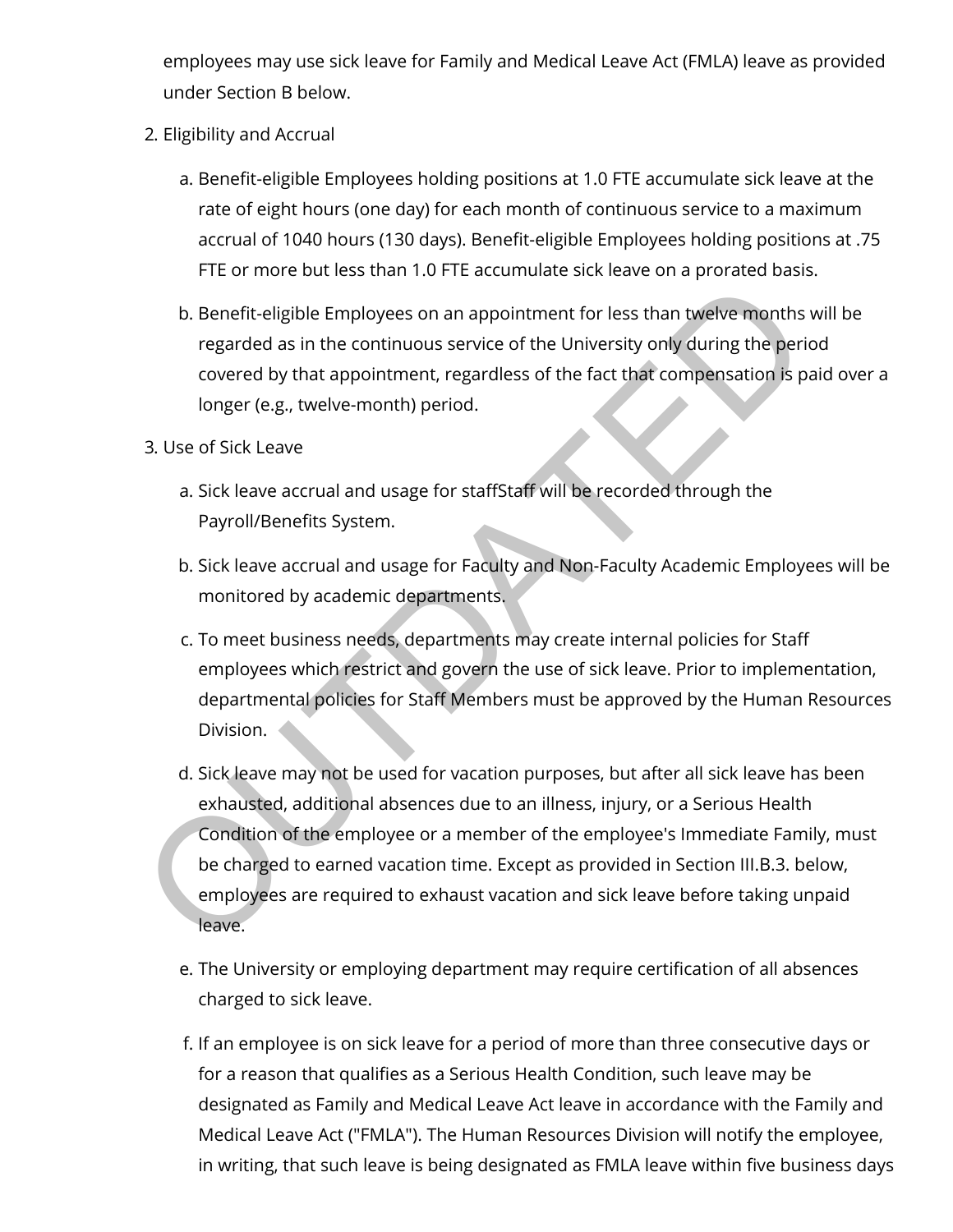of becoming aware that such sick leave may also qualify as FMLA leave. All of the conditions of FMLA leave, including certification and notice of intent to return to work, may apply to such leave. Under certain circumstances, the University may retroactively designate sick leave as FMLA leave. Leave under the Family and Medical Leave Act is not an additional leave; rather, it is to be used concurrently with sick leave.

- 4. Extended Sick Leave (With Pay) In exceptional cases after all accrued sick leave and earned vacation time has been exhausted, extended sick leave with pay may be authorized by the cognizant vice president upon recommendation of the Human Resources Vice President subject to the following limitations:
	- a. Extended sick leave is not available for the care of a member of the employee's Immediate Family with an illness, injury, or Serious Health Condition.
	- b. Extended sick leave may not exceed thirty (30) days unless authorized by the President, upon recommendation of the Human Resources Vice President and cognizant vice president.
- c. In no event shall extended sick leave be granted for a period extending beyond the earliest day on which benefits under either the University's disability insurance program or the Social Security Act are expected to become payable to the employee or, if the employee is not covered thereunder, would become payable if coverage existed. earned vacation time has been exhausted, extended sick leave with pay may be<br>authorized by the cognizant vice president upon recommendation of the Huma<br>Resources Vice President subject to the following limitations:<br>a. Exte
	- d. If the employee returns to work before the expiration of authorized extended sick leave, the unused portion of the leave will be canceled. The employing department is responsible for notifying the Human Resources Division of the date of the employee's actual return to work.
- 5. Conversion of Sick Leave to Vacation
	- a. Benefit-eligible Employees, except Senior Administrative Officers, Deans, Faculty, and Non-Faculty Academic Employees, may convert up to four days (32 hours) of accrued sick leave to vacation annually provided the following conditions are met: The employee has accumulated 48 days (384 hours) of sick leave by January 1, and during the following calendar year the employee uses fewer than four days of sick leave (32 hours).
	- b. The conversion will be calculated based on the number of sick leave days used during the calendar year: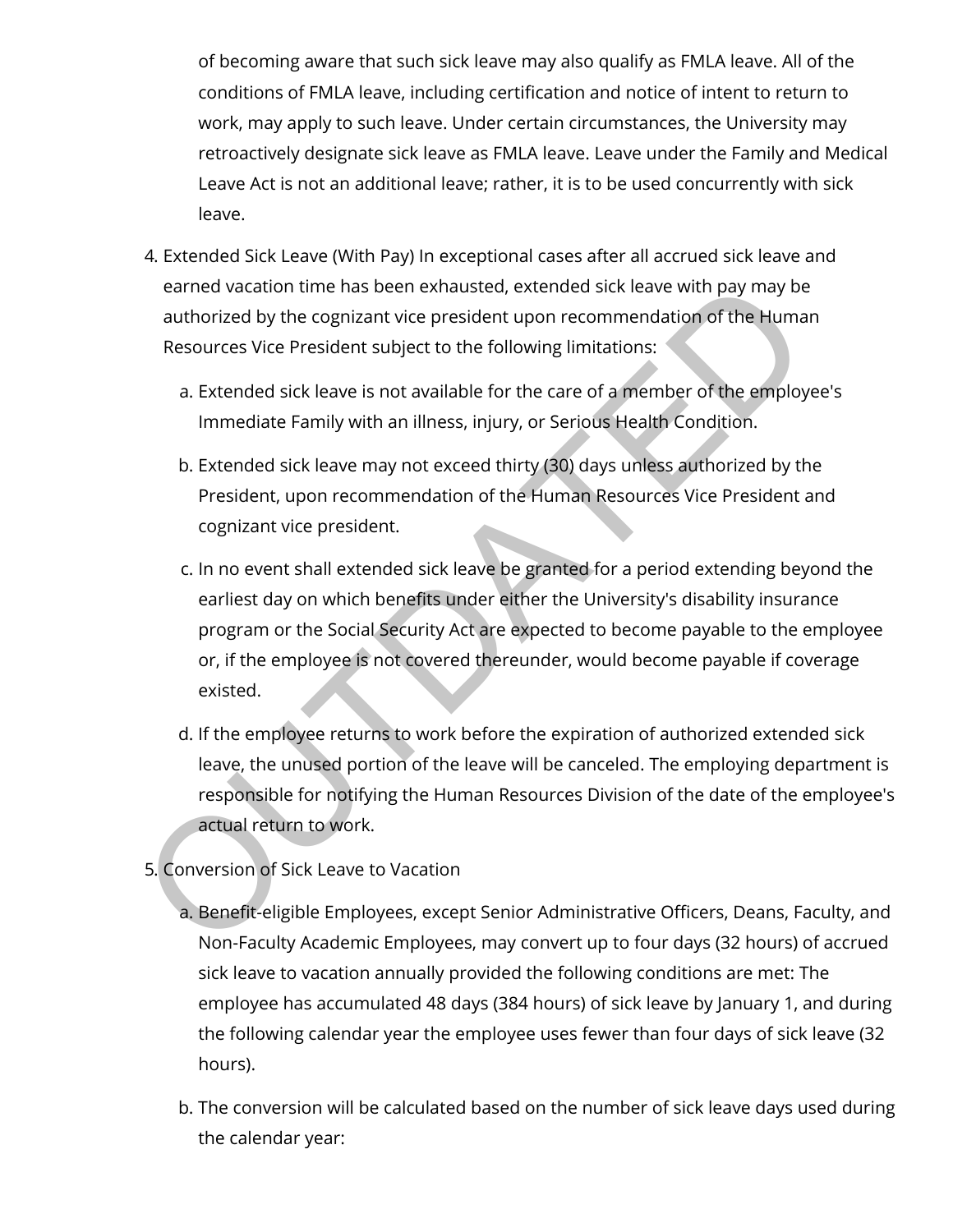- i. If 0 days of sick leave are used, 4 days will be converted to vacation with the remaining 8 days accrued as sick leave.
- ii. If 1 day of sick leave is used, 3 days will be converted to vacation with the remaining 8 days accrued as sick leave.
- iii. If 2 days of sick leave are used, 2 days will be converted to vacation with the remaining 8 days accrued as sick leave.
- iv. If 3 days of sick leave are used, 1 day will be converted to vacation with the remaining 8 days accrued as sick leave.
- v. If 4 or more days of sick leave are used, the employee is not eligible for the sick leave conversion.
- c. Employees who have reached the maximum sick leave accrual of 130 days (1,040 hours) at the beginning of the year will have up to 4 days of sick leave converted to vacation annually as long as they use 8 or fewer days of sick leave throughout the year. In the days of sick leave are used, 1 day will be converted to vacation with<br>remaining 8 days accrued as sick leave.<br>v. If 4 or more days of sick leave are used, the employee is not eligible for<br>leave conversion.<br>c. Employ
	- d. Conversion of eligible sick leave to vacation will occur automatically but may be returned to sick leave if the Human Resources Division is directed to do so in writing by the employee within a reasonable time following the conversion.
	- e. Conversion of sick leave will not increase the maximum allowable limits on vacation accrual. (See Policy 5-301 (/human-resources/5-301.php): Vacation Policy).
- B. Family and Medical Leave Act Leave (Leave Without Pay)
	- 1. Eligibility
		- a. An employee may request leave under the Family and Medical Leave Act ("FMLA") if he/she meets the eligibility requirements of the FMLA.
		- b. An eligible employee may request and will be granted unpaid FMLA leave for one or more eligible reasons specifically defined in the FMLA.
		- c. An eligible employee may take leave under the FMLA to care for a Parent, Spouse, Child, and/or the employee's Domestic Partner. For purposes of this Section V only, the term "Child" means a biological, adopted or foster child, stepchild, legal ward or a child of a person standing in loco parentis, who is either under the age of eighteen or over the age of eighteen and incapable of self-care on a daily basis because of a mental or physical disability that substantially limits one or more major life activities.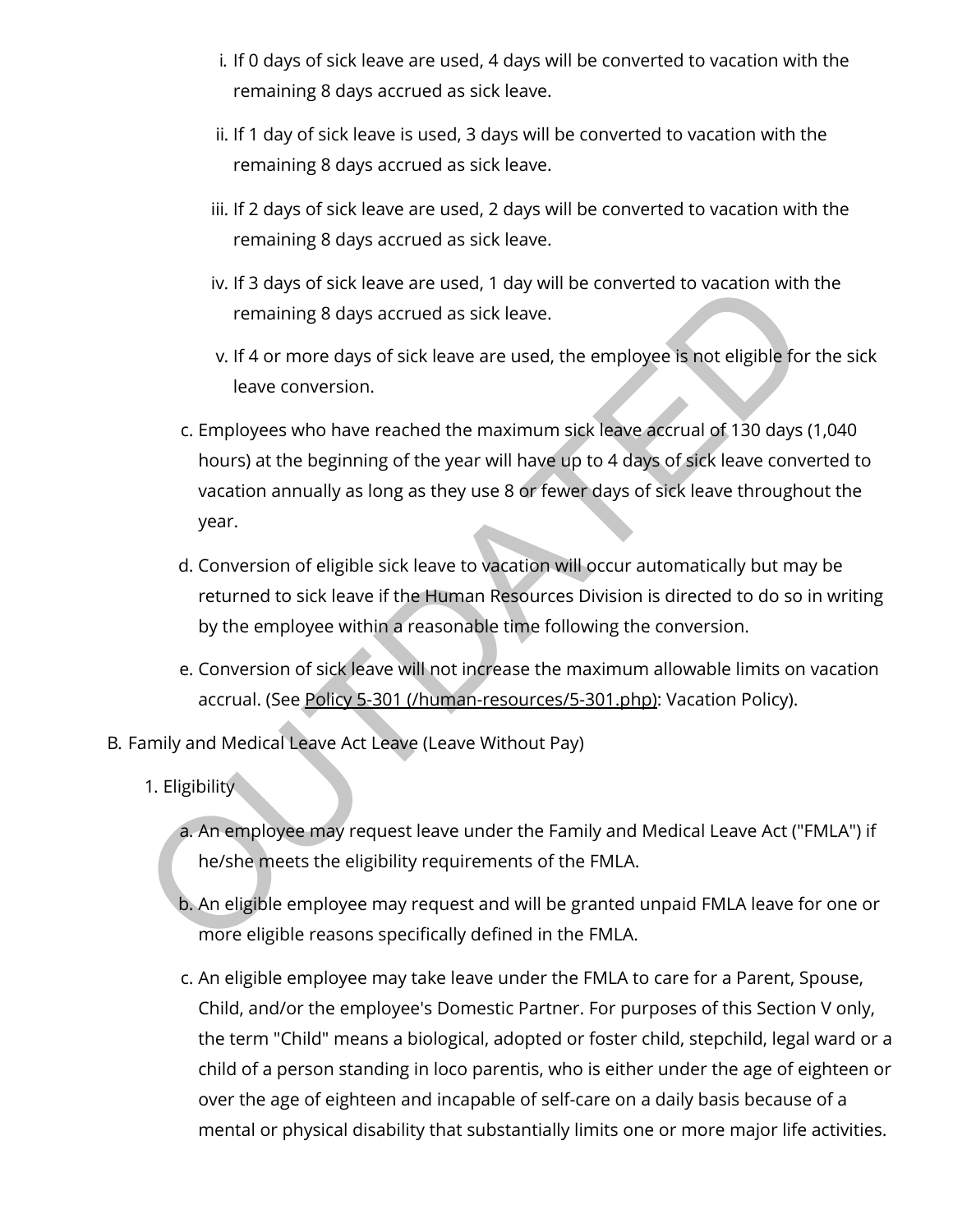- d. For purposes of calculating the amount of FMLA leave an eligible employee may request, the term "during any twelve (12) month period" means a rolling twelve (12) month period measured backward from the date the requested leave will begin.
- 2. Notification and Certification of Need for FMLA Leave
	- a. An eligible employee must notify the University of the need for FMLA in the manner and within the time periods defined in the FMLA.
	- b. Upon proper notification by the employee, the University will provide the employee with information regarding the employee's rights under the FMLA. The employee shall be required to submit certification in the manner prescribed by the FMLA to confirm that the reason meets the specifications of the FMLA.
- 3. Substitution (Concurrent Use of Paid Leave and FMLA Leave) An employee must substitute any accrued paid leave (i.e. sick leave and vacation) for any unpaid FMLA leave except that an University employee may retain up to ten (10) days of vacation (this exception does not apply to UUHC employees). Upon exhaustion of any accrued paid leave, the remainder of any FMLA leave will be unpaid. In no case will the combination of paid and unpaid leave used for FMLA purposes exceed the amount of leave required under the FMLA. b. Upon proper notincation by the employee, the University will provide the eil with information regarding the employee's rights under the FMLA. The employe is right in the manner prescribed by the FM<br>shall be required to
- 4. Benefits and Return from Leave
	- a. The eligible employee may maintain current benefits during the FMLA leave as if he/she were actively at work in accordance with the FMLA. The employee will be responsible for paying his/her share of the premiums for such coverage.
	- b. Unless the employee is separated as a result of a reduction in force or end of a contract, an employee who takes an FMLA leave for the intended purpose of the leave shall be entitled, on timely return from the leave and completion of all required documentation, to be restored to the position of employment in accordance with the requirements of the FMLA.
- C. Long-Term Medical Leave (Leave Without Pay) Under certain circumstances, the University may permit an employee who has exhausted all accrued sick leave and FMLA leave or an employee who is not eligible for sick leave or FMLA leave to take long-term medical leave without pay for the employee's own Serious Health Condition. In general, long-term medical leave is not available to employees holding positions that are temporary in nature (i.e. with a duration of less than four consecutive months), or to employees who are employed on an hourly, intermittent, or as-needed basis.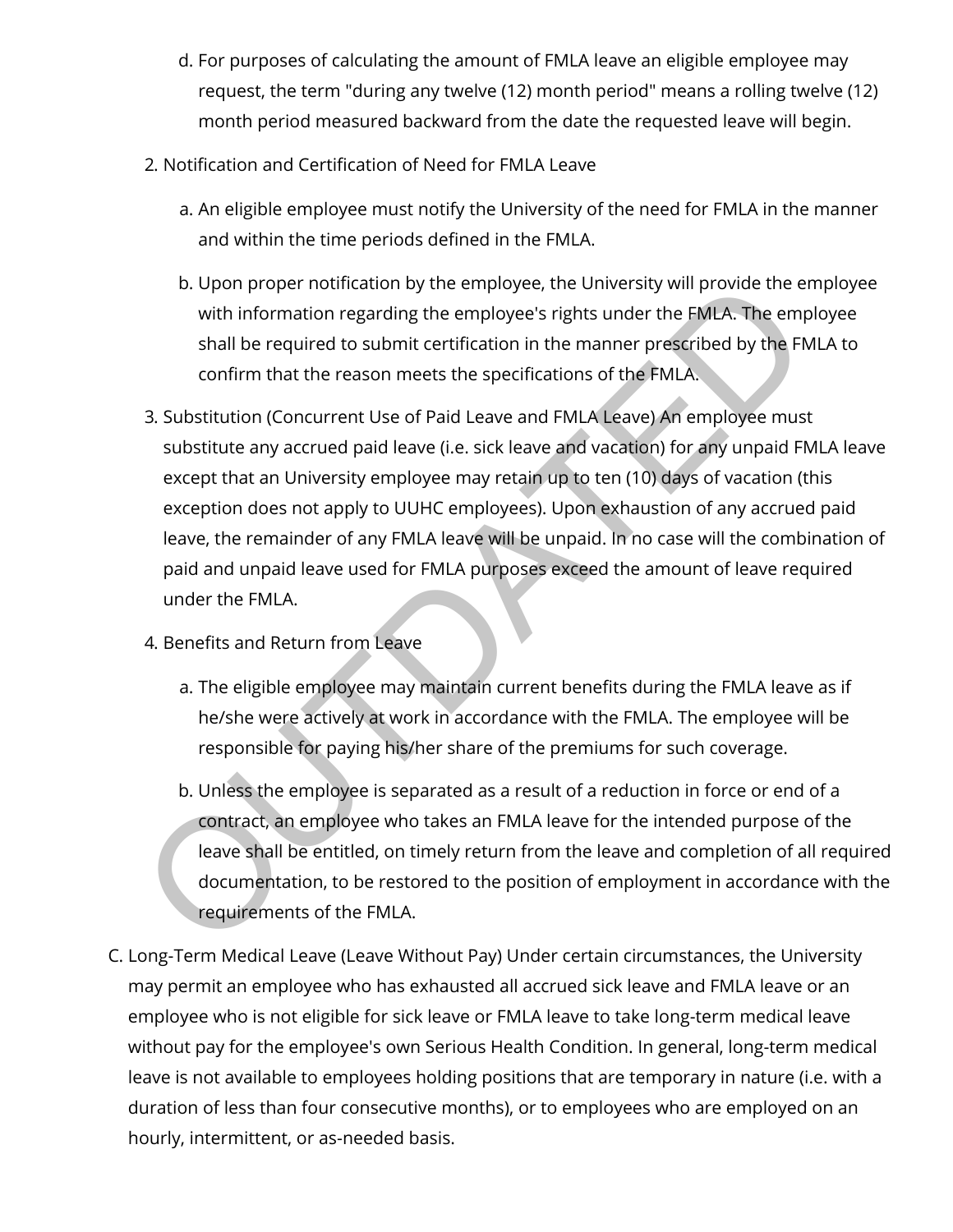- 1. Request for Long-Term Medical Leave
	- a. A request for long-term medical leave without pay shall, whenever possible, be submitted in writing to the employee's Responsible Officer prior to the date upon which the requested leave is to commence. If unusual circumstances make it impossible in the exercise of reasonable diligence for the employee to submit the request in advance of the date upon which the requested leave is to commence, approval may be given to a retroactive commencement of the leave.
	- b. The written request should state (1) the reason for the long-term medical leave request; (2) the proposed date on which the requested long-term medical leave is to commence; (3) the employee's intent to return to work upon conclusion of the leave; and (4) the estimated date on which the employee reasonably expects to return to work.
	- c. The employee shall provide a health care provider's statement supporting the need for a long-term medical leave.
- d. The cognizant vice president, upon recommendation of the Responsible Officer and the Human Resources Vice President, shall approve or deny the request for a longterm medical leave. If the cognizant vice president concludes that the requested leave should be approved, but has reasonable grounds to believe that in order to assure satisfactory discharge of the duties of the position, consistent with the present or anticipated physical or mental condition of the employee, the leave should commence at a different date than requested by the employee, the approval of the request may be subject to the condition that the leave will begin at a specified date other than the requested date. b. The written request should state (1) the reason for the long-term medical le request; (2) the proposed date on which the requested long-term medical le commence; (3) the employee's intent to return to work upon conclusi
	- e. Prior to the commencement of an approved long-term medical leave, the employee contact the Human Resources Division Benefits Office to discuss continuation of benefits during the long-term medical leave.
- 2. Length of Long-Term Medical Leave
	- a. It is recognized that the duration of a Serious Health Condition cannot be precisely known in advance. Accordingly, long-term medical leaves may be granted for an estimated or indefinite period of time, not to exceed one year.
	- b. Unless the President approves an extension of the long-term medical leave beyond one year, applicable procedures for separation of employment at the end of a yearlong medical leave shall be initiated by the Responsible Officer.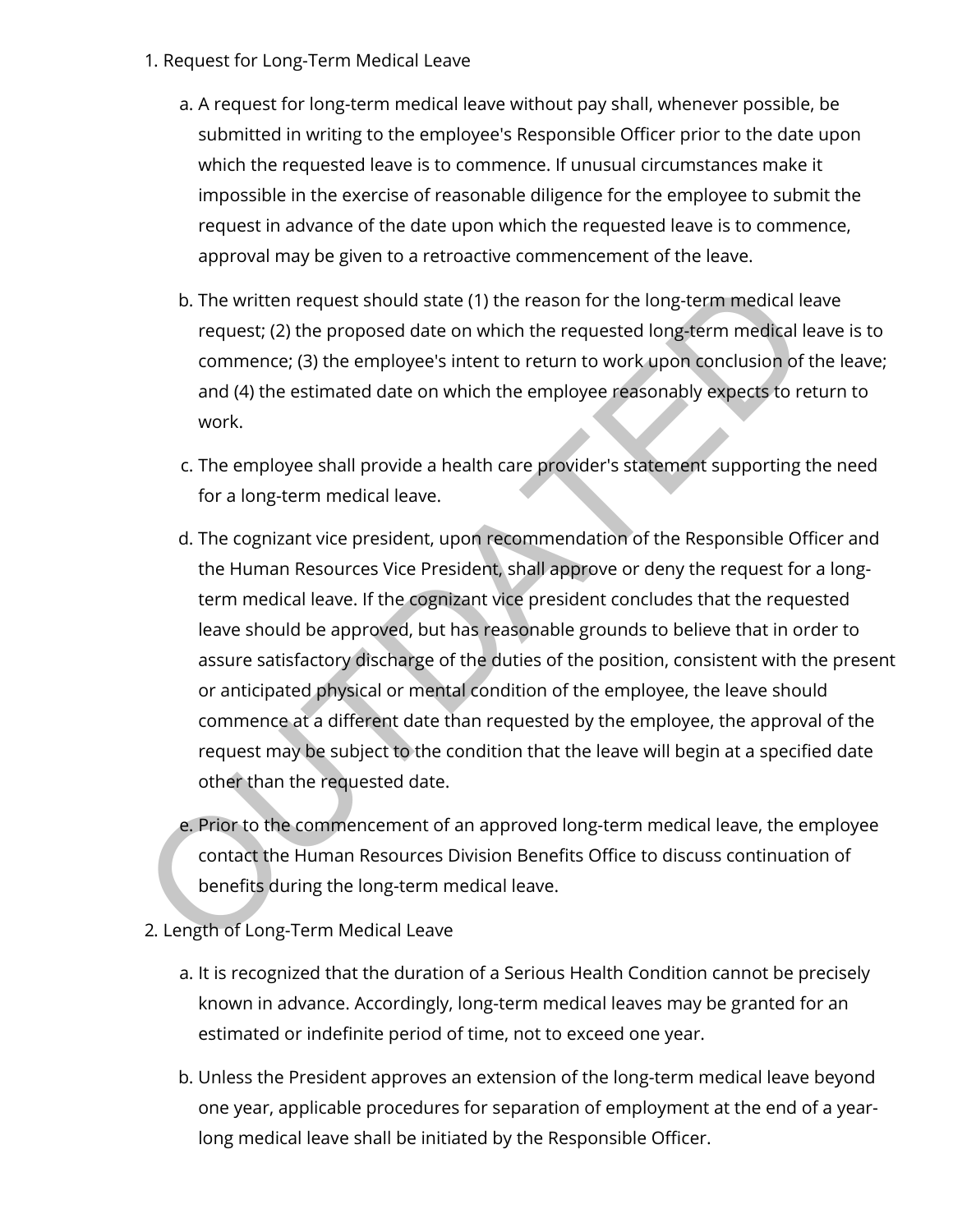#### 3. Reinstatement

- a. Notice of Intent. An employee on long-term medical leave must give the Responsible Officer and Human Resources Division written notice not less than thirty (30) working days in advance of the date on which the employee wishes to terminate the longterm medical leave and return to work. An employee may be required to submit a fitness-for-duty certification by a health care provider before returning to work. If appropriate, the Human Resources Division, in consultation with the department, may require a second, independent certification from a health care provider at the department's expense.
- b. Six-month rule. An employee who has been on leave because of his/her own Serious Health Condition, including any time credited to sick leave, FMLA leave or accrued vacation, for six months or less during any twelve month period prior to the date of return to work shall be restored to the position of employment held when the leave commenced or to an equivalent position with equivalent employment benefits, pay and other terms and conditions of employment.
- c. In order to facilitate discharge of the University's obligation of reinstatement under this "six-month" rule, unless otherwise authorized by the cognizant vice president, the Responsible Officer shall not fill the position with a permanent employee during the six-month period specified in the preceding paragraph.
- d. One-year rule. If an employee has been on leave because of his/her own Serious Health Condition, including any time credited to sick leave, FMLA leave or accrued vacation, for more than six months but less than one year during any twelve month period prior to returning to work, the University will make a good faith effort, subject to availability of funds and vacant positions, to restore the employee to an equivalent position with equivalent employment benefits, pay and other terms and conditions of employment or to another position for which the employee is qualified. The Responsible Officer is responsible for arranging such reinstatement. The University cannot, however, assure that an employee returning to work after a leave of more than six months duration will be reinstated. may require a second, independent certification from a health care provide<br>department's expense.<br>b. Six-month rule. An employee who has been on leave because of his/her ow<br>Health Condition, including any time credited to s
	- e. The University has no obligation to reinstate, or to make any effort to reinstate, an employee who has been on leave, including any sick leave, FMLA leave, or accrued vacation, because of his/her Serious Health Condition for more than one year. An application for reinstatement in such cases shall be treated as an application for initial employment.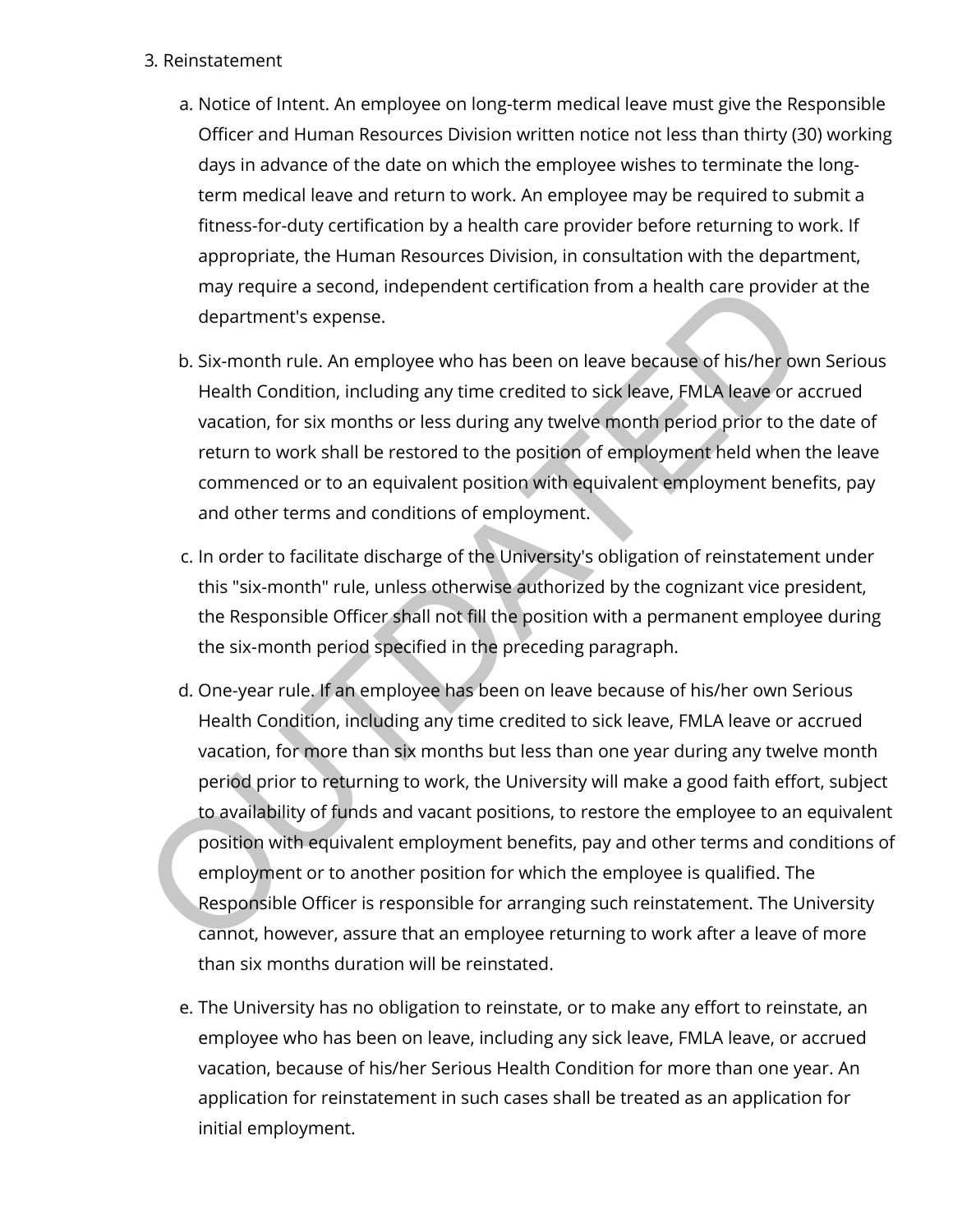- f. If an employee on long-term medical leave accepts other employment during such leave or fails to return to work within three (3) business days after the expiration of the long-term medical leave, the University may treat such action as a voluntary resignation of employment and a waiver of any right to reinstatement.
- 4. Alternative to Long-Term Medical Leave (Without Reinstatement) If reinstatement is not requested or is determined not to be feasible by the Responsible Officer, the eligible employee will be separated from his/her current position and placed on a medical leave of absence that will allow the employee to retain health care coverage and certain University benefits for a limited period of time.
- D. Employee Benefits During Health-Related Leaves of Absence
	- 1. Time-Related Benefits Longevity for purposes of accruing vacation time is not lost during the preceding leaves without pay. However, vacation and sick leave benefits do not accrue during unpaid leaves.
	- 2. Retirement and Insurance Benefits
		- a. Sick Leave and Extended Sick Leave During sick leave and extended sick leave, retirement and insurance benefits continue to be paid by the University.
- b. Family and Medical Leave Act Leave To the extent FMLA leave is paid, retirement and insurance benefits continue to be paid by the University on the same basis as if the employee had continued in employment for the duration of the leave. To the extent FMLA leave is unpaid, retirement benefits will not be paid by the University during the leave. Insurance benefits will continue on the same basis as if the employee had continued in employment for the duration of the leave provided the employee pays his/her share of the premium and returns to work at the end of the leave (see Section V.E B.4., above). of absence that will allow the employee to retain health care coverage and certric University benefits for a limited period of time.<br>
In Time-Related Benefits During Health-Related Leaves of Absence<br>
1. Time-Related Benefi
	- 3. Long-Term Medical Leave and Long-Term Medical Leave (Without Reinstatement)

Retirement and insurance benefits are not paid by the University during a long-term medical leave. An employee on long-term medical leave, however, may elect to continue his/her health care coverage and certain other benefits for a limited period of time by paying for such benefits.

4. Other Benefits Other benefits, including tuition reduction, ticket discounts and parking privileges continue during a health-related leave of absence.

## IV. Procedures, Guidelines, Forms, and other Related Resources